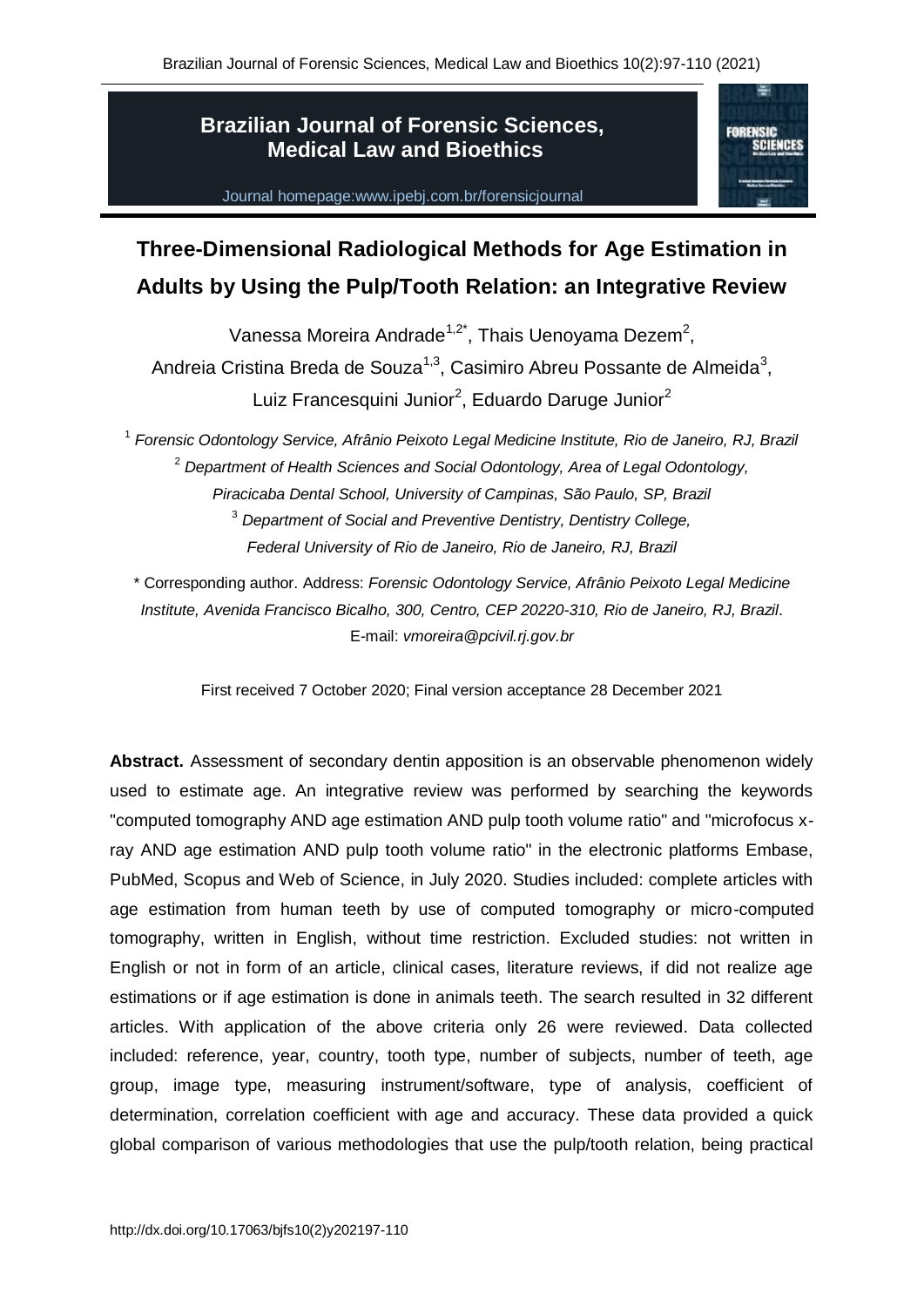for researchers and forensic team to which method they can use accordingly to a specific case and its expected accuracy.

**Keywords:** Forensic dentistry; Radiology; Age determination by teeth; Dental pulp; Tooth.

#### **1. Introduction**

Age estimation in forensic and anthropological research has been extensively studied in recent years and it contributes to the creation of the individual's biological profile, whether alive or dead. Various parts of the body can be used to estimate age, but it is remarkable the strong resistance of teeth against mechanical, chemical and physical effects of time, and their ability to preserve their morphology for a longer period of time<sup>1,2</sup>.

In adults, the dental maturation process is already completed, and their corresponding age estimation techniques are based on degenerative processes, most of them complex and invasive, requiring the extraction or destruction of the tooth by sectioning, which is unfeasible in living individuals<sup>3</sup>.

The evaluation of deposition of secondary dentine is an observable phenomenon that it does not need the destruction of the tooth. This deposition begins after tooth eruption, resulting in the gradual decrease in the size of the pulp cavity with age<sup>4</sup>, being a significant morphological criterion for age estimation in adults<sup>5</sup>.

This phenomenon can be evaluated using the methods of pulp/tooth area ratio or pulp/tooth volume ratio, through imaging scans<sup>6</sup>. According to Zhang et al.<sup>7</sup> one or two-dimensional measuremants cannot reflect real three-dimensional morphological changes because secondary dentin deposition occurs on all surfaces of the pulp cavities. So, this study will perform an integrative review with the aim to provide to researchers and forensic team a quick and global comparison of studies that used three-dimensional radiological methods to analyze this deposition with the purpose of age estimation.

#### **2. Materials and methods**

#### **2.1 Sources of information**

An integrative method of literature searching and selection was employed in the preparation of this review. The international electronic platforms Embase, PubMed, Scopus and Web of Science were used for searching, using the following keywords: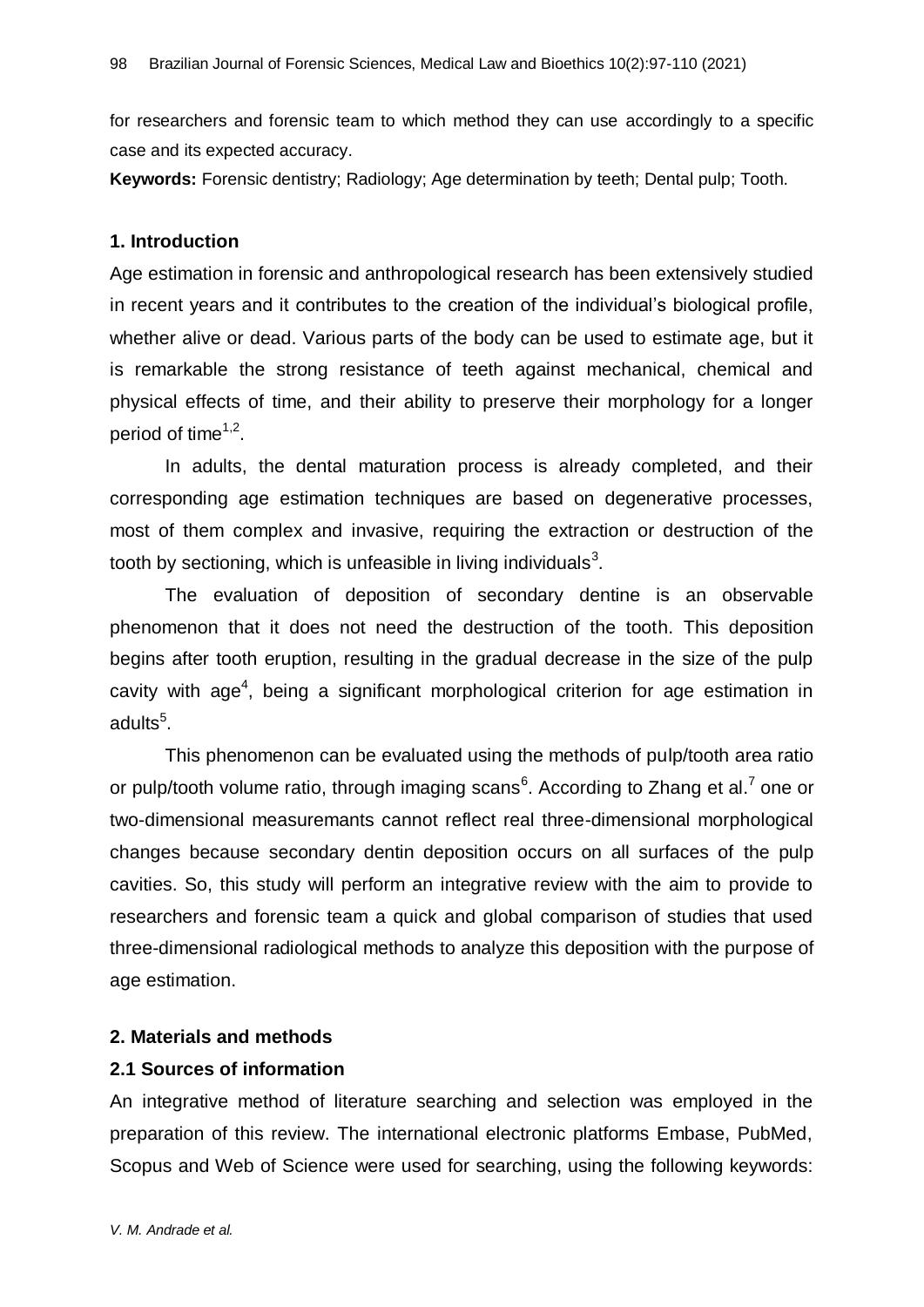"computed tomography AND age estimation AND pulp tooth volume ratio" and "micro focus x-ray AND age estimation AND pulp tooth volume ratio". Research on these platforms was performed on 07/09/2020. There was no restriction as to the date of publication of the studies.

## **2.2 Inclusion and exclusion criteria**

The studies were included if they are complete research articles reporting age estimation research in human teeth, using computed tomography or computed micro tomography, were written in English, and had no time restriction. The studies would be excluded if they were not written in English, were not in the form of an article, reported clinical cases, were literature reviews, did not realize age estimations or the age estimation is done in animals' teeth.

## **2.3 Selection of studies**

An initial selection was based on the title and the abstract, applying the inclusion and exclusion criteria. Afterward, the remaining articles had their full text printed and the eligibility criteria were once more applied.

## **2.4 Data collection process**

Two authors performed the search on the platforms and applied inclusion and exclusion criteria. The data from each study were collected by one reviewer and then checked independently by the second reviewer.

## **2.5 Data collected**

The data collected were organized in a Microsoft Excel spreadsheet and they included: reference, year, country, tooth type, number of subjects, number of teeth, age group (years), image type, measuring instrument/software, type of analysis, coefficient of determination, correlation coefficient with age and accuracy.

## **3. Results**

Search in the platforms resulted in a total of 32 different articles. The amount of articles found per platform is observed in Table 1. By applying the inclusion and exclusion criteria, 6 articles were excluded, and 26 were reviewed. The reasons for exclusion were: two of them did not realize age estimation<sup>8,9</sup>, two were not in the form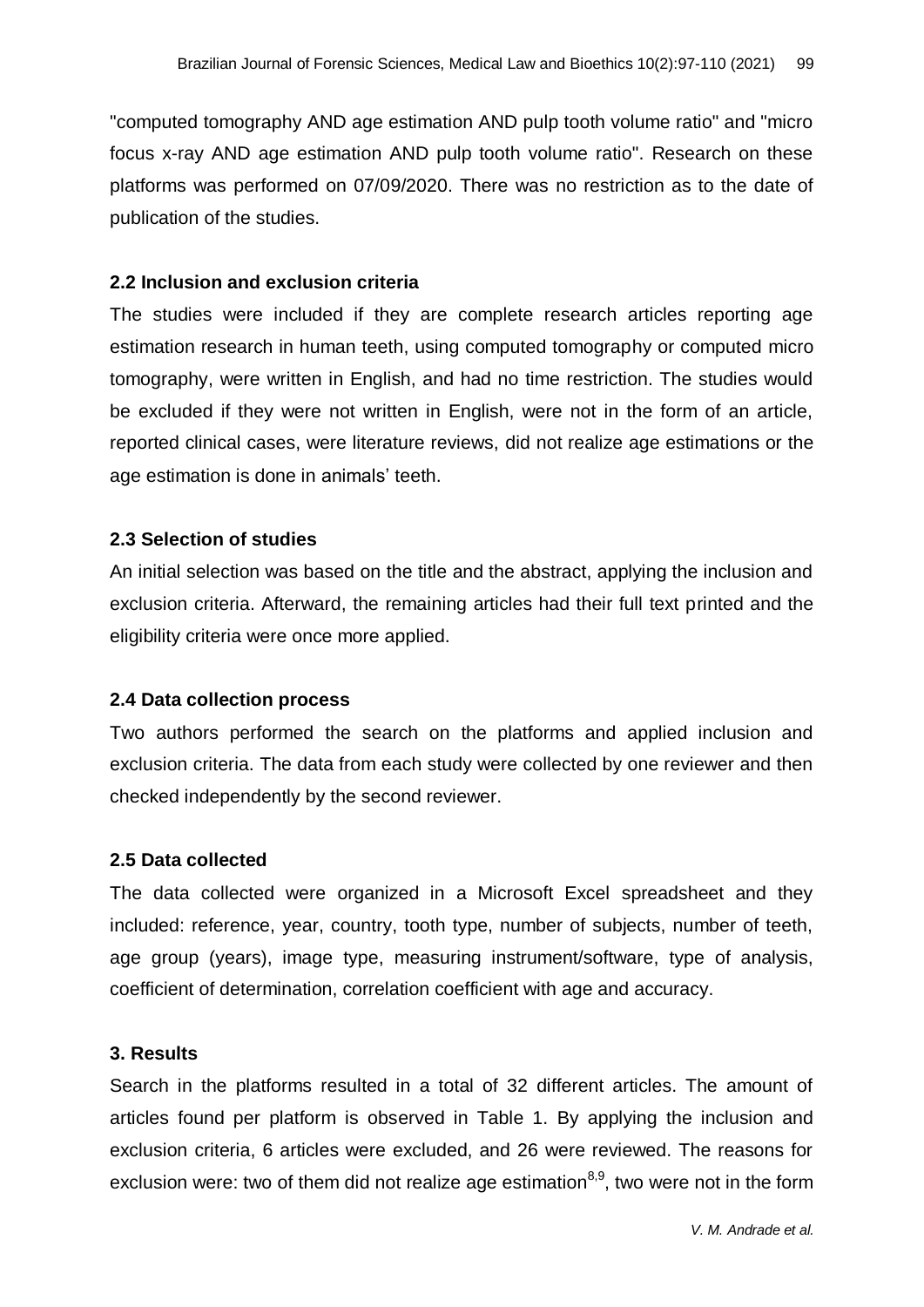of an article<sup>10,11</sup>, one was not a research article<sup>12</sup> and another one used digital panoramic radiographs<sup>13</sup>.

| <b>Table 1.</b> Alticles per platform.                                |               |               |               |                          |  |  |  |  |  |
|-----------------------------------------------------------------------|---------------|---------------|---------------|--------------------------|--|--|--|--|--|
| <b>Keywords</b>                                                       | <b>Embase</b> | <b>Pubmed</b> | <b>Scopus</b> | Web of<br><b>Science</b> |  |  |  |  |  |
| Computed tomography AND age estimation<br>AND pulp tooth volume ratio | 17            | 15            | 21            | 19                       |  |  |  |  |  |
| micro focus x-ray AND age estimation AND pulp<br>tooth volume ratio   | റ             | 2             | 2             | ◠                        |  |  |  |  |  |

**Table 1.** Articles per platform.

Age estimation through analysis of the pulp/tooth relation can be performed using any type of tooth and, in order to be applicable in a population level, it is interesting that the study uses a significant sample. Such information of each study is presented in Table 2.

| $\sim$ 2. Cample information of each otacy. |      |                             |                                                                     |                         |         |              |  |  |  |
|---------------------------------------------|------|-----------------------------|---------------------------------------------------------------------|-------------------------|---------|--------------|--|--|--|
| <b>Reference</b>                            | Year | <b>Country</b>              | Tooth type [FDI]                                                    | N<br><b>Individuals</b> | N teeth | Age<br>range |  |  |  |
| Aboshi et al. <sup>14</sup>                 | 2010 | Japan                       | 34/44, 35/45                                                        |                         | 100     | 20 to 78     |  |  |  |
| Adisen et al. <sup>15</sup>                 | 2020 | Turkey                      | 13/23                                                               | 131                     | 131     | 17 to 75     |  |  |  |
| Akay et al. <sup>1</sup>                    | 2019 | Turkey                      | 11/21, 12/22, 13/23, 15/25,<br>31/41, 32/42, 33/43, 34/44,<br>35/45 | 134                     | 211     | 16 to 71     |  |  |  |
| Alsoleihat et<br>al. <sup>16</sup>          | 2017 | Jordan                      | 38/48                                                               | 155                     |         | 18 to 58     |  |  |  |
| Asami et al. <sup>17</sup>                  | 2019 | Japan                       | 14/24, 15/25                                                        | 111                     | 111     | 20 to 79     |  |  |  |
| Asif et al. <sup>18</sup>                   | 2018 | Malaysia                    | 11/21                                                               | 110                     | 110     | 16 to 65     |  |  |  |
| Asif et al. <sup>19</sup>                   | 2019 | Malaysia                    | 11/13/23                                                            | 300                     | 300     | 16 to 65     |  |  |  |
| Fukui et al. <sup>20</sup>                  | 2017 | Japan                       | 11/21, 31/41                                                        | 60                      |         | 20 to 80     |  |  |  |
| Gulsahi et al. <sup>5</sup>                 | 2018 | Turkey                      | 11/21, 12/22, 13/23, 33/43,<br>34/44, 35/45                         | 204                     | 655     | 15 to 70     |  |  |  |
| Jagannathan et<br>al. <sup>6</sup>          | 2011 | India                       | 33/43                                                               | 188                     | 188     | 10 to 70     |  |  |  |
| Kazmi et al. <sup>4</sup>                   | 2019 | Pakistan                    | 23/33                                                               | 717                     | 1202    | 15 to 65     |  |  |  |
| Marroquin et $al.^{21}$                     | 2020 | Malaysia<br>and<br>Colombia | 13/23                                                               | 81                      | 81      | 15 to 71     |  |  |  |
| Nemsi et al. <sup>3</sup>                   | 2017 | Tunisia                     | 13/23, 35/45                                                        | 120                     |         | 22 to 67     |  |  |  |
| Pinchi et al. <sup>22</sup>                 | 2015 | Italy                       | 21                                                                  | 148                     | 148     | 10 to 80     |  |  |  |
| Porto et al. <sup>23</sup>                  | 2015 | <b>Brazil</b>               | 11/21                                                               |                         | 118     | 22 to 70     |  |  |  |

**Table 2.** Sample information of each study.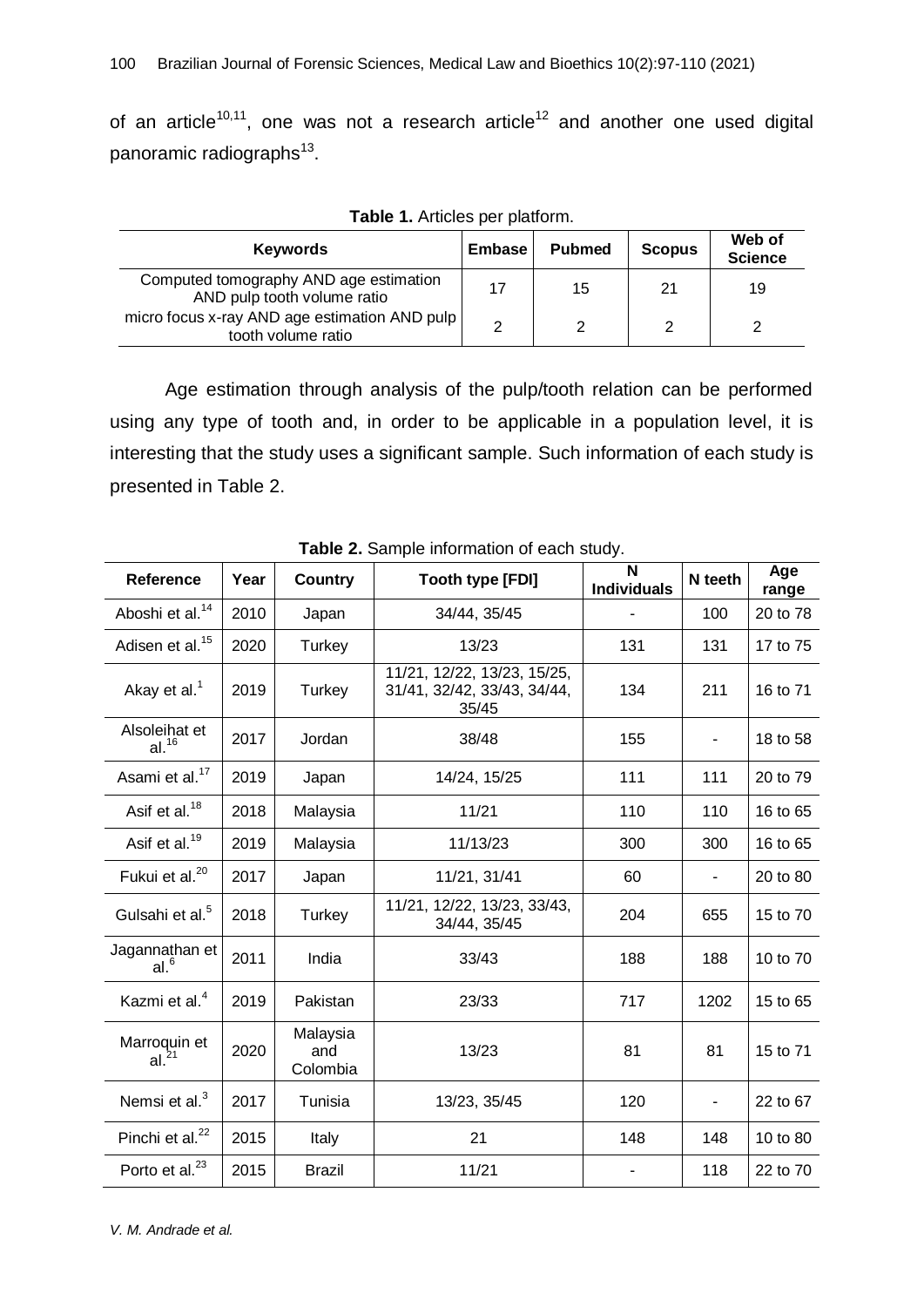| Sakuma et al. <sup>24</sup>        | 2013 | Japan          | 34/44                                                                      |     | 136  | 14 to 79  |
|------------------------------------|------|----------------|----------------------------------------------------------------------------|-----|------|-----------|
| Sasaki and<br>Kondo <sup>25</sup>  | 2014 | Japan          | 33/43                                                                      | 363 | 363  | $\geq 15$ |
| Sironi et al. <sup>26</sup>        | 2018 | Italy          | 21                                                                         | 286 | 286  | 8 to 80   |
| Someda et al. <sup>27</sup>        | 2009 | Japan          | 31/41                                                                      |     | 155  | 12 to 79  |
| Star et al. $2$                    | 2011 | <b>Belgium</b> | 11/21, 31/41, 12/22, 32/42,<br>13/23, 33/43, 14/24, 34/44,<br>15/25, 35/45 | 111 | 214  | 10 to 65  |
| Tardivo et al. <sup>28</sup>       | 2011 | France         | 13/23, 33/43                                                               | 58  | 133  | 14 to 74  |
| Vandevoort et<br>al. <sup>29</sup> | 2004 | <b>Belgium</b> | 11/21, 31/41, 22, 32/42,<br>13/23, 43, 14/24, 34                           | 25  | 43   | 24 to 66  |
| Vane Swetah <sup>30</sup>          | 2017 | Indian         | 34/44                                                                      |     | 23   | 10 to 45  |
| Yang et al. <sup>31</sup>          | 2006 | <b>Belgium</b> | 11/21, 31, 12/22, 32/42,<br>13/23, 33, 44                                  | 19  | 28   | 23 to 70  |
| Zhan et al. <sup>32</sup>          | 2020 | China          | 21, 22, 23                                                                 | 392 | 1176 | 16 to 76  |
| Zhang et al. $7$                   | 2019 | China          | 38/48                                                                      | 414 | 614  | 20 to 65  |

Various software can be applied when analyzing three-dimensional radiographic images, allowing linear as well as area and volume measurements. These data are listed in Table 3.

| <b>Reference</b>                   | Image type  | <b>Measuring</b><br>instrument   | <b>Analysis type</b>                                                                                                                                                                      |
|------------------------------------|-------------|----------------------------------|-------------------------------------------------------------------------------------------------------------------------------------------------------------------------------------------|
| Aboshi et al. <sup>14</sup>        | Micro-CT    | TRI/3D-BON                       | Pulp/tooth volume ratio at 4 levels                                                                                                                                                       |
| Adisen et al. <sup>15</sup>        | <b>CBCT</b> | <b>3D DOCTOR</b>                 | Tooth/root length ratio, pulp/root length ratio,<br>pulp/tooth length ratio, pulp/root width ratio at 3<br>levels and pulp/tooth volume ratio                                             |
| Akay et al. <sup>1</sup>           | <b>CBCT</b> | Planmeca Romexis<br>and ITK-SNAP | Tooth/root length ratio, pulp/root length ratio,<br>pulp/tooth length ratio, pulp/root width ratio at 3<br>levels and pulp/tooth volume ratio                                             |
| Alsoleihat et<br>al. <sup>16</sup> | <b>CBCT</b> | CBCT program                     | Pulp/tooth mesiodistal diameter ratio                                                                                                                                                     |
| Asami et al. <sup>17</sup>         | Micro-CT    | ZedView                          | Volume ratio of: the enamel to the entire crown,<br>the dentin to the entire crown, the pulp chamber<br>to the entire crown, the pulp chamber to the entire<br>crown excluding the enamel |
| Asif et al. <sup>18</sup>          | CBCT        | <b>MIMICS</b>                    | Volume ratios of: pulp/tooth and pulp<br>chamber/crown                                                                                                                                    |
| Asif et al. $\overline{19}$        | <b>CBCT</b> | <b>MIMICS</b>                    | Pulp/tooth volume ratio                                                                                                                                                                   |
| Fukui et al. <sup>20</sup>         | <b>CBCT</b> |                                  | Pulp/tooth area ratio on mesio-distal, labio-lingual<br>and axial cross-sectional views                                                                                                   |
| Gulsahi et al. <sup>5</sup>        | <b>CBCT</b> | 3D DOCTOR                        | Pulp/tooth volume ratio                                                                                                                                                                   |
| Jagannathan<br>et al. $6$          | <b>CBCT</b> | Advantage Windows<br>workstation | Pulp/tooth volume ratio                                                                                                                                                                   |
| Kazmi et al. <sup>4</sup>          | <b>CBCT</b> | <b>Planmeca Romexis</b>          | Pulp volume                                                                                                                                                                               |

**Table 3.** Software and analysis type in each study.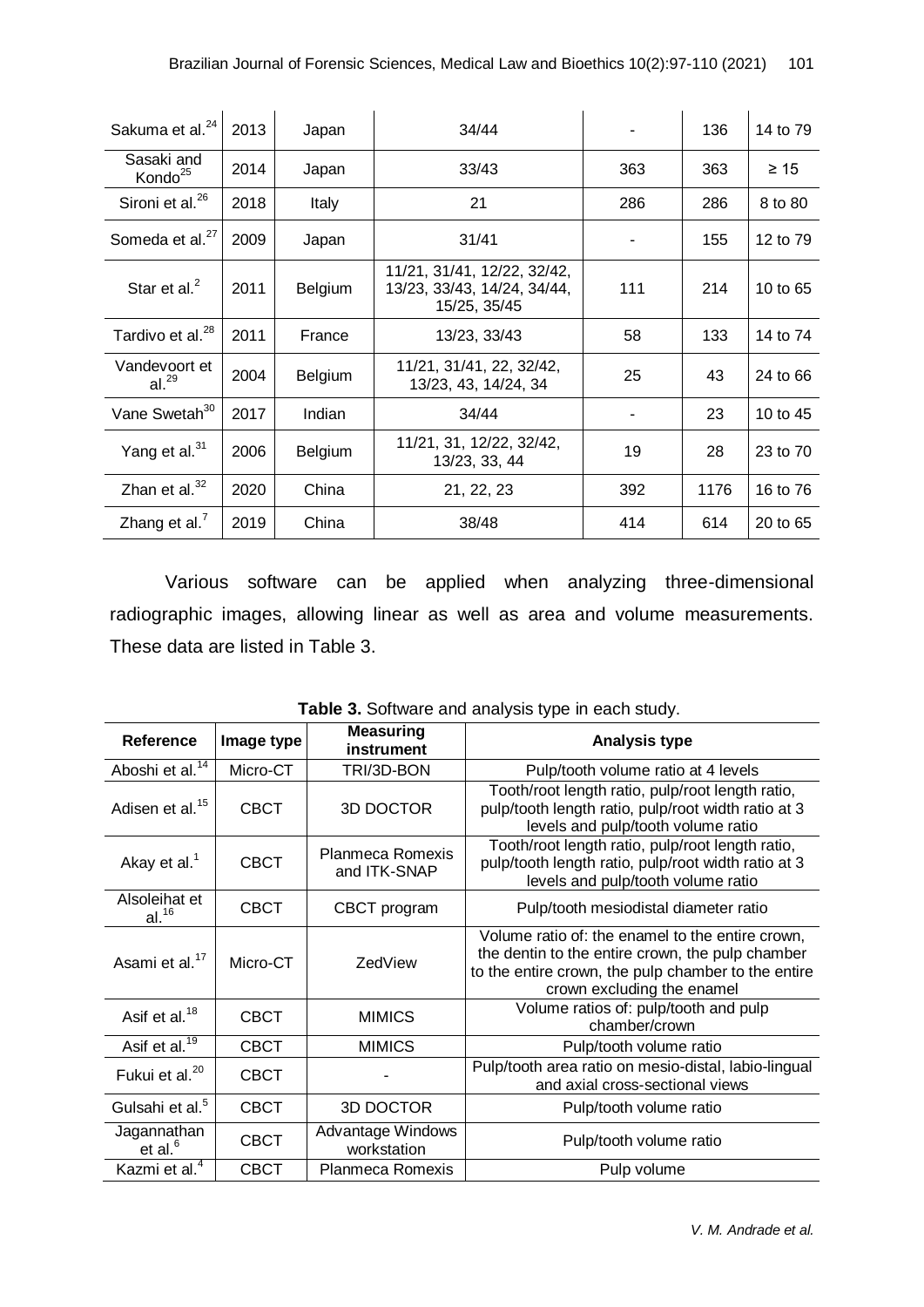| Marroquin et<br>al. <sup>21</sup>  | <b>CBCT</b> | <b>ITK-SNAP</b>                                       | Pulp/pulp+tooth volume ratio at the cervical third<br>of the root        |
|------------------------------------|-------------|-------------------------------------------------------|--------------------------------------------------------------------------|
| Nemsi et al. <sup>3</sup>          | <b>CBCT</b> | Adobe Photoshop                                       | Pulp/dentin area ratio                                                   |
| Pinchi et al. <sup>22</sup>        | <b>CBCT</b> | Osirix                                                | Pulp/dental hard tissues volume ratio                                    |
| Porto et al. <sup>23</sup>         | <b>CBCT</b> | DentalSlice                                           | Volume of pulp cavity, hard tissue, tooth and ratio<br>pulp cavity/tooth |
| Sakuma et<br>al. <sup>24</sup>     | <b>MDCT</b> | Synapse Vincent<br>workstation                        | Pulp/tooth volume ratio                                                  |
| Sasaki and<br>Kondo <sup>25</sup>  | Micro-CT    | Amira                                                 | Pulp in the root portion/root portion volume ratio                       |
| Sironi et al. <sup>26</sup>        | <b>CBCT</b> | Osirix                                                | Pulp/tooth volume ratio and pulp chamber volume                          |
| Someda et<br>al. <sup>27</sup>     | Micro-CT    | TRI 3D-BON                                            | Pulp/tooth volume ratio                                                  |
| Star et al. $^2$                   | <b>CBCT</b> | <b>Simplant Pro Version</b>                           | Pulp/tooth volume ratio                                                  |
| Tardivo et<br>al. <sup>28</sup>    | <b>CBCT</b> | <b>MIMICS</b>                                         | Pulp/tooth volume ratio                                                  |
| Vandevoort et<br>al. <sup>29</sup> | Micro-CT    | <b>Visualization TollKit</b><br>package               | Pulp/tooth volume ratio                                                  |
| Vane<br>Swetah <sup>30</sup>       | CBCT        | N.M.                                                  | Pulp/tooth volume ratio                                                  |
| Yang et al. <sup>31</sup>          | <b>CBCT</b> | iDixel                                                | Pulp/tooth volume ratio                                                  |
| Zhan et al. <sup>2</sup>           | <b>CBCT</b> | <b>MIMICS</b>                                         | Pulp/tooth volume ratio                                                  |
| Zhang et al.                       | <b>CBCT</b> | 3D Slicer and<br>GrowCut effect<br>image segmentation | Pulp/enamel volume ratio                                                 |

 $N.M.$  = Not mentioned; Micro-CT = Micro-computed tomography; CBCT = Cone beam computed tomography; MDCT = Multidetector computed tomography.

Table 4 presents the coefficient of determination and the correlation coefficient achieved by each study, and Table 5 shows the accuracy found. In the tables, the tooth number will be listed according to the dental numbering system of the FDI (Federation Dentaire International).

## **4. Discussion**

The majority of studies assessed the maxillary canine and maxillary central incisor. The chosen of the former is due to being the tooth with the greatest longevity in the dental arch $3,21,28$ , suffering the effects of diet less than the posterior teeth, suffering less attrition and abrasion than the anterior teeth and being the single-rooted tooth with the widest pulp area and, therefore, easier to analyze $3,28$ . And the chosen of the maxillary central incisor can be explained for having a shorter length than the canines, larger pulp cavities than the lower incisors and a simpler root morphology than premolars and molars<sup>23</sup>, also allowing a simple morphometric analysis.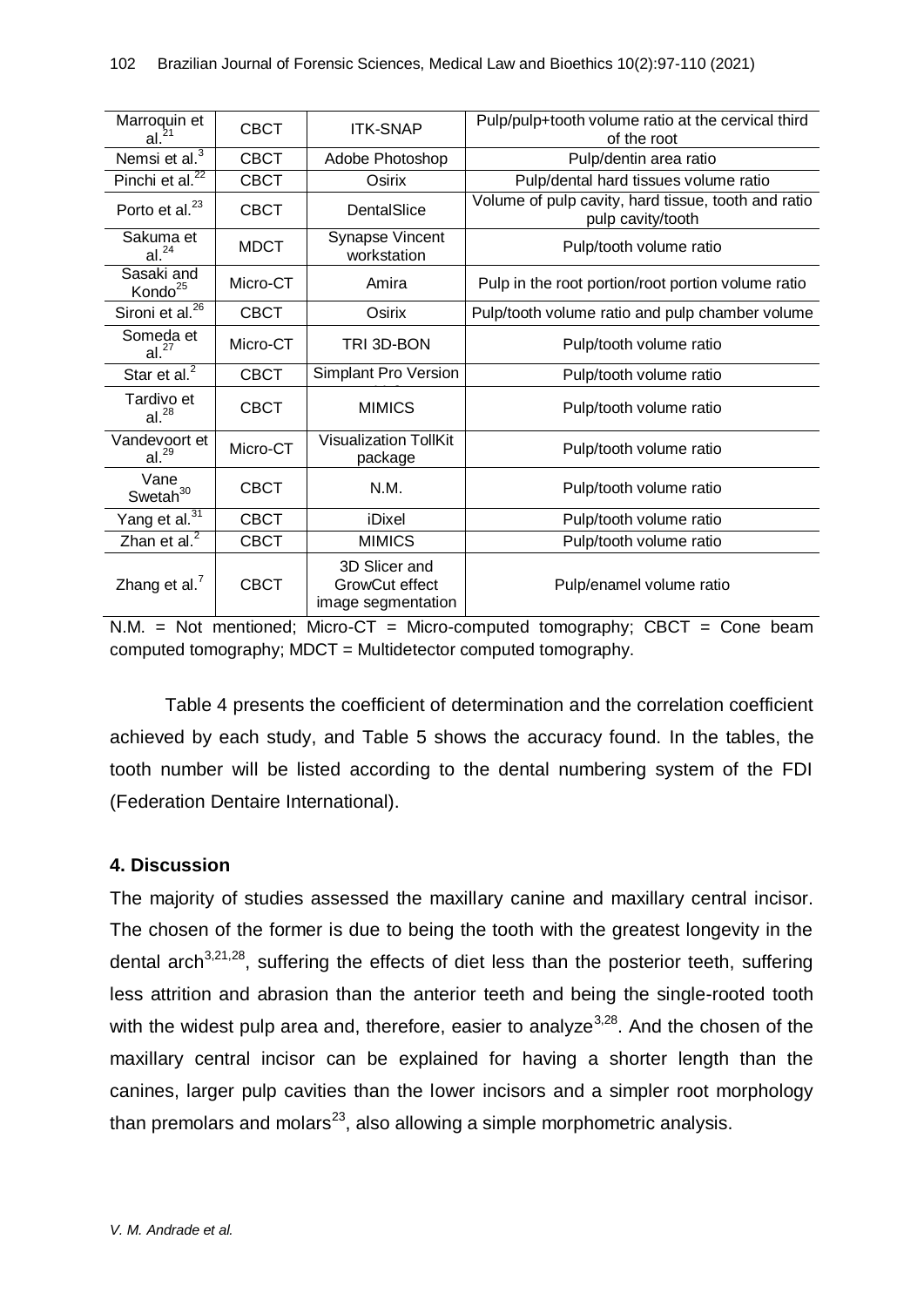|                                    | Tooth or group of teeth [FDI]                   |                   |       |                   |       |       |       |       |         |                |          |                  |                   |
|------------------------------------|-------------------------------------------------|-------------------|-------|-------------------|-------|-------|-------|-------|---------|----------------|----------|------------------|-------------------|
| Reference                          | Coe                                             | 11/21             | 12/22 | 13/23             | 14/24 | 15/25 | 31/41 | 32/42 | 33/43   | 34/44          | 35/45    | <b>Canines</b>   | All sample        |
| Aboshi et<br>al. <sup>14</sup>     | R <sup>2</sup>                                  |                   |       |                   |       |       |       |       |         | 0.625          | 0.698    |                  |                   |
| Adisen et<br>al. <sup>15</sup>     | $R^2$ <sup>*1</sup><br>$r^{\star}$ <sup>1</sup> |                   |       | 0.236<br>$-0.486$ |       |       |       |       |         |                |          |                  |                   |
| Akay et al. <sup>1</sup>           | $R^2$ <sup>*1</sup><br>$r^{\ast 2}$             | 0.246             | 0.197 |                   |       | 0.521 | 0.294 | 0.256 | 0.349   | 0.326          | 0.491    |                  | 0.390<br>$-0.627$ |
| Alsoleihat et<br>al. <sup>16</sup> | R <sup>2</sup><br>$\mathsf{r}$                  |                   |       |                   |       |       |       |       |         |                |          |                  | 0.13<br>$-0.361$  |
| Asami et al. <sup>17</sup>         | $R^2$ *3                                        |                   |       |                   | 0.45  | 0.65  |       |       |         |                |          |                  |                   |
| Asif et al. <sup>18</sup>          | $R^{2*1}$<br>$r^{\star}$ <sup>1</sup>           | 0.639<br>0.799    |       |                   |       |       |       |       |         |                |          |                  |                   |
| Asif et al. <sup>19</sup>          | $R^2$<br>r                                      | 0.70<br>0.83      |       | 0.53<br>0.73      |       |       |       |       |         |                |          |                  |                   |
| Gulsahi et<br>al. <sup>5</sup>     | $R^2$                                           | 0.532             | 0.252 | 0.153             |       |       |       |       | 0.210   | 0.207          | 0.217    |                  |                   |
| Jagannathan<br>et al. $6$          | $r^{4}$                                         |                   |       |                   |       |       |       |       | $-0.63$ |                |          |                  |                   |
| Kazmi et al. <sup>4</sup>          | $\mathsf{R}^{\mathsf{2}}$ *5                    |                   |       | 0.31              |       |       |       |       | 0.33    |                |          | 0.29             |                   |
| Marroquin et<br>al. <sup>21</sup>  | R <sup>2</sup>                                  |                   |       | 0.42              |       |       |       |       |         |                |          |                  |                   |
| Nemsi et al. <sup>3</sup>          | $\mathsf{r}$                                    |                   |       | $-0.838$          |       |       |       |       |         |                | $-0.837$ |                  |                   |
| Pinchi et al. <sup>22</sup>        | R <sup>2</sup>                                  | 0.58              |       |                   |       |       |       |       |         |                |          |                  |                   |
| Porto et al. $^{23}$               | R <sup>2</sup><br>r                             | 0.212<br>$-0.467$ |       |                   |       |       |       |       |         |                |          |                  |                   |
| Sakuma et<br>al. <sup>24</sup>     | R <sup>2</sup><br>$\mathsf{r}$                  |                   |       |                   |       |       |       |       |         | 0.571<br>0.756 |          |                  |                   |
| Someda et<br>al. <sup>27</sup>     | $R^2$ *6                                        |                   |       |                   |       |       | 0.71  |       |         |                |          |                  |                   |
| Star et al. $^{2}$                 | R <sup>2</sup><br>r                             |                   |       |                   |       |       |       |       |         |                |          | 0.07<br>$-0.27$  | 0.34<br>$-0.59$   |
| Tardivo et<br>al. <sup>28</sup>    | R <sup>2</sup><br>r                             |                   |       |                   |       |       |       |       |         |                |          | 0.38<br>$-0.591$ |                   |
| Vandevoort<br>et al. $^{29}$       | R <sup>2</sup>                                  |                   |       |                   |       |       |       |       |         |                |          |                  | 0.31              |
| Yang et al. <sup>31</sup>          | R <sup>2</sup><br>r                             |                   |       |                   |       |       |       |       |         |                |          |                  | 0.29<br>$-0.54$   |
| Zhan et al. <sup>32</sup>          | $\mathsf{R}^{\mathsf{2}}$ *7                    | 0.667             | 0.726 | 0.674             |       |       |       |       |         |                |          |                  |                   |
| Zhang et al. <sup>7</sup>          | $R^2$ $8$<br>$r^{8}$                            |                   |       |                   |       |       |       |       |         |                |          |                  | 0.419<br>$-0.647$ |

**Table 4.** Coefficient of determination and the correlation of each study.

Coe = Coefficients; FDI = Federation Dentaire International; All = All Sample; R<sup>2</sup> = Determination Coefficient; r = Correlation Coefficient with age;  $*1$  = For pulp/tooth volume ratio;  $*2$  = For pulp volume;  $*3$  = For the volume ratio of the pulp chamber to the entire crown excluding the enamel;  $*4 =$  For Belgian's formula in the study group;  $*5 =$ With sex information;  $*6 =$  For volume ratio of the pulp cavity to the whole tooth;  $*7 =$  In males;  $*8 =$  For global sample (teeth 38/48).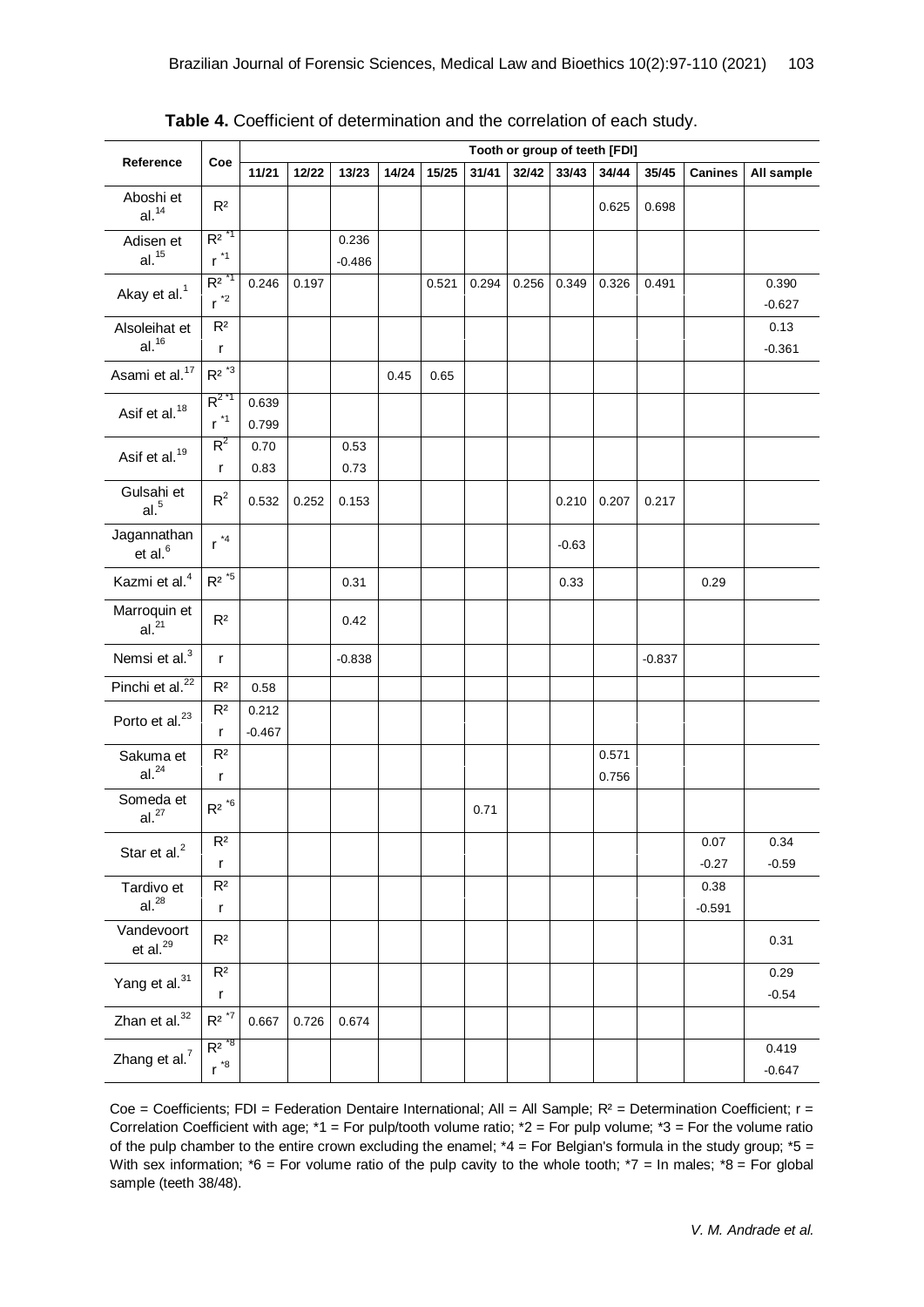|                                                                       | Accuracy per tooth or group of teeth [FDI] |       |         |       |       |       |       |       |       |                |               |
|-----------------------------------------------------------------------|--------------------------------------------|-------|---------|-------|-------|-------|-------|-------|-------|----------------|---------------|
| Reference                                                             | 11/21                                      | 12/22 | 13/23   | 15/25 | 31/41 | 32/42 | 33/43 | 34/44 | 35/45 | <b>Canines</b> | All<br>sample |
| Aboshi et al. <sup>14</sup><br>(a)                                    |                                            |       |         |       |       |       |       | 7.29  | 6.32  |                |               |
| Adisen et al. <sup>15</sup><br>(b) $1$                                |                                            |       | 2 to 12 |       |       |       |       |       |       |                |               |
| Akay $et_{1}$ al. <sup>1</sup> (c)                                    | 8.10                                       | 6.72  |         | 11.38 | 10.18 | 8.03  | 7.67  | 15.93 | 14.09 |                | 11.09         |
| Asif et al. $18$ (d)                                                  | 8.646                                      |       |         |       |       |       |       |       |       |                |               |
| Asif et al. $19$ (d)                                                  | 7.603                                      |       | 9.672   |       |       |       |       |       |       |                |               |
| Jagannathan<br>et al. $6$ (e) $^{2}$                                  |                                            |       |         |       |       |       | 8.54  |       |       |                |               |
| Marroquin et<br>$al.^{21'}(d)$                                        |                                            |       | 11.4    |       |       |       |       |       |       |                |               |
| Nemsi et al. <sup>3</sup><br>(f)                                      |                                            |       | 8.27    |       |       |       |       |       | 8.29  |                | 7.06          |
| Pinchi et al. <sup>22</sup><br>(g)                                    | 11.45                                      |       |         |       |       |       |       |       |       |                |               |
| Porto et al. <sup>23</sup><br>$(h)$ <sup><math>*1</math></sup>        | 0.93                                       |       |         |       |       |       |       |       |       |                |               |
| Sironi et al. <sup>26</sup><br>(i)                                    | $3.15$ to<br>13.99                         |       |         |       |       |       |       |       |       |                |               |
| Someda et<br>al. <sup>27</sup> (j) <sup>*3</sup>                      |                                            |       |         |       | 9.19  |       |       |       |       |                |               |
| Star et al. $2$ (c)                                                   |                                            |       |         |       |       |       |       |       |       | 13.10          |               |
| Tardivo et al. <sup>28</sup><br>$(h)$ <sup><math>\dot{1}</math></sup> |                                            |       |         |       |       |       |       |       |       | 1.668          |               |
| Vane<br>Swetah $30$ (e) $*4$                                          |                                            |       |         |       |       |       |       | 7.24  |       |                |               |
| Yang et al. <sup>31</sup><br>(c)                                      |                                            |       |         |       |       |       |       |       |       |                | 8.3           |
| Zhan et al. $32$<br>$(e)$ <sup>+5</sup>                               | 8.949                                      | 6.804 | 9.389   |       |       |       |       |       |       |                |               |
| Zhang et al. <sup>7</sup><br>(e) $16$                                 |                                            |       |         |       |       |       |       |       |       |                | 8.410         |

#### **Table 5.** Accuracy of each study.

FDI = Federation Dentaire International:  $a =$  Reported as Mean Error (ME) in years;  $b =$  Reported as prediction interval for age estimated in years with 60% and 95% confidence, respectively; \*1 = Using pulp/tooth volume ratio; c = Reported as Mean Square Error (MSE) in years; d = Reported as Standard Error of Estimation (SEE) in years; e = Reported as Mean Absolute Error (MAE) in years; \*2  $=$  Using Belgian's formula in the control group; f = Reported as Residual Standard Error (RSE); g = Reported as Root Mean Square Error (RMSE) in years;  $h =$  Reported as Standard Deviation (SD);  $i =$ Reported as Interquartile Range (IQR);  $j$  = Reported as Standard Error (SE);  $*3$  = For volume ratio of the pulp cavity to the whole tooth;  $*4 =$  Using the developed formula;  $*5 =$  In males;  $*6 =$  For global sample (teeth 38/48).

With the exception of few studies<sup>7,16,21,25</sup>, the majority used completely erupted teeth, with fully formed root, without disease, caries, fracture, restorations nor root canal treatment, because pathological reasons and dental interventions can form a type of dentin<sup>23</sup> that is indistinguishable from secondary dentine in imaging scans.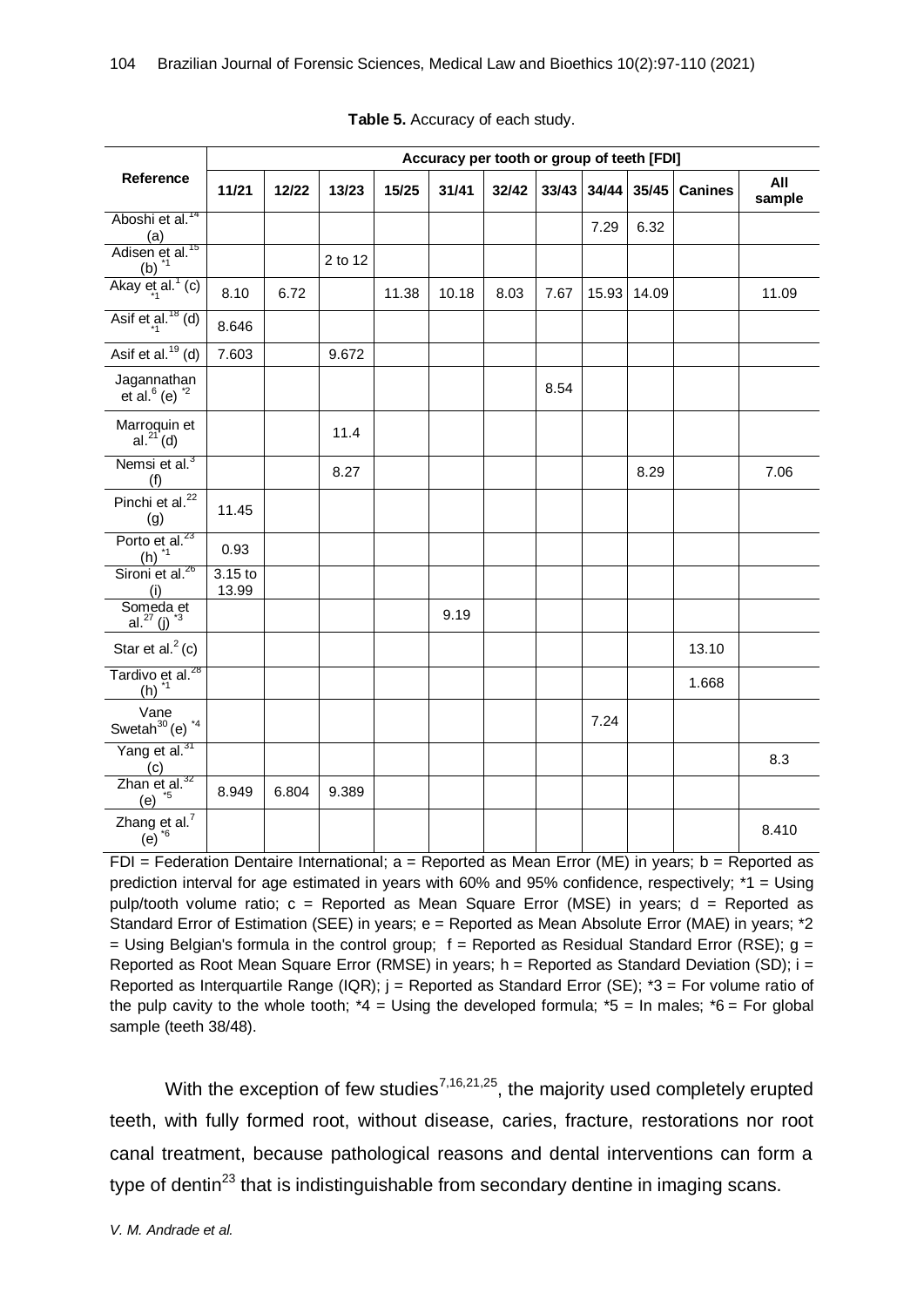About the sample, when one proposes to determine a method in a population level, a considerable sample amount is expected, and the more expressive number were in the studies of Kazmi et al.<sup>4</sup>, Zhan et al.<sup>32</sup> and Gulsahi et al.<sup>5</sup>.

The images analyzed in most of the studies were from university/hospital archives or private dental clinics, the tooth being evaluated *in situ*, in other words, still present in living patients<sup>2-7,15,16,18-23,26,28,31,32</sup>. A smaller number of studies used extracted teeth<sup>1,14,17,25,27,29,30</sup>, managing to achieve individual tooth image, and the study of Sakuma et al. $^{24}$  stands out to use computed tomography took before forensic autopsy.

The choice of analyze studies which used three-dimensional (3D) radiographic images derive from the evidence that is not appropriate to measure the volume of a three-dimensional object, like the pulp cavity, with 2D radiographs  $^{18,19,32}$ .

The cone-beam computed tomography (CBCT) was the 3D image most used<sup>1-</sup> 7,15,16,18-23,26,28,30-32, followed by micro-computed tomography (Micro-CT)<sup>14,17,25,27,29</sup> and multidetector computed tomography (MDCT) $^{24}$ .

The Micro-CT although provides better resolutions than CBCT and MDCT, increasing accuracy in detection of the boundaries between pulp and hard tissue<sup>14,17,27</sup>, is unpractical in examining living individuals because the tooth extraction or jaw dissection is often required because of the limited scanning area $^{17,24,32}.$ 

About the analysis type, age estimation occurred in most studies through the analysis of the pulp/tooth volume ratio<sup>2,5,6,14,18,19,21-24,26-32</sup>. But although using 3D radiological image, some studies used linear and area ratios for age  $\mathsf{assessment}^{1,3,15,16,20}.$ 

The pulp/tooth volume ratio can be considered more reliable than calculating the pulp/tooth area ratio, because secondary dentin formation may not be uniform throughout the surface of pulp<sup>15</sup> and, consequently, measures of projected areas can give incorrect impressions of the extent of this process<sup>5,6,23</sup>.

Some authors made analysis of the pulp/tooth relation excluding the enamel $3,17$  because of some reasons as the risk that the volume of the pulp cavity has decreased due to attrition of the enamel or the crown wears out due to attrition.

Others authors recommended only the use of pulp volume as an indicator for age estimation, without measuring any dental hard tissue<sup>4,27</sup>. In the study of Akay et al.<sup>1</sup>, the authors found a better correlation between variability of pulp volume and age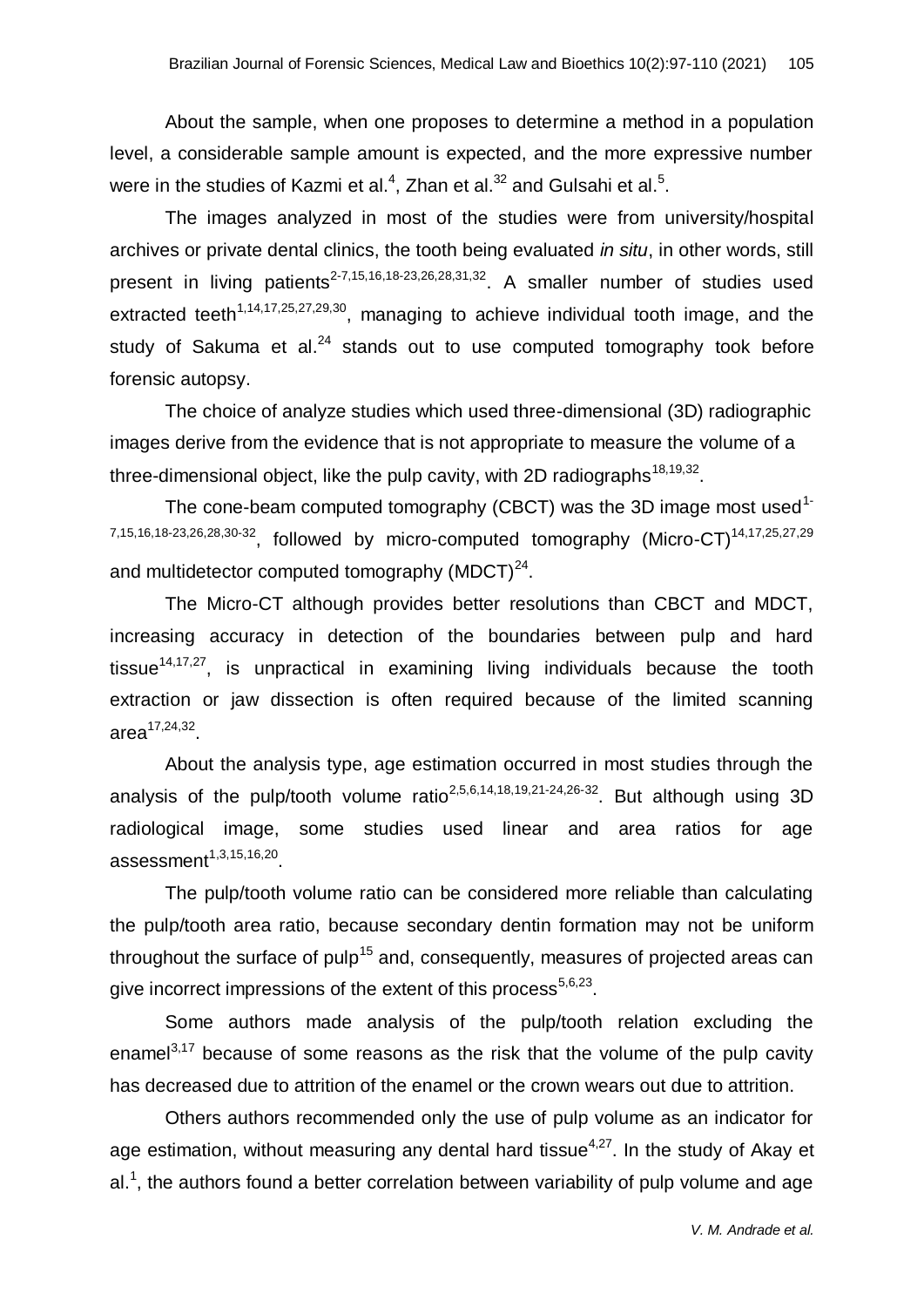than to use the tooth volume. However, Zhang et al.<sup>7</sup> reported that the use of pulp volume as the independent variable could be problematic because it varies from person to person and even people of the same age do not always have the same pulp volume.

For three-dimensional exams where there is volumetric calculation, various existing software allow a three-dimensional reconstruction based on segmentation of the different structures, which is achieved through established thresholds of different image densities. A manual segmentation allows a more controlled process on images segmentation than the automatic method<sup>15</sup>. And when segmentation of small structure details like the apical portion of the tooth is needed, a manual intervention can be necessary<sup>15,18,19</sup>.

About the influence of sex on age estimation, most studies found no significant influence<sup>2,3,5-7,15,18,19,22,24,28,29</sup>. However, Porto et al.<sup>23</sup> and Someda et al.<sup>27</sup> found the greater accuracy of results for women, while Akay et al.<sup>1</sup> and Asif et al.<sup>18</sup> found a higher correlation between pulp/tooth volume or area and age for men.

Even without having found statistically significant differences on the influence of sex, there were authors who developed separate formulas for men and for women<sup>15,32</sup> and others that used a factor specific to sex in their equation improving the predicative power of the model<sup>4,24</sup>. For more reliable results when sex is known, Porto et al.<sup>23</sup> and Someda et al.<sup>27</sup> encourage the selection of an age estimation equation for one sex in particular.

Dental development shows variation between individuals of the same population and between individuals of different regional population groups, so Asif et al.<sup>18</sup> recommended that each population have their own regression equation for dental age estimation of their adult persons, and was observed that most of the studies did this<sup>1-5,7,14,16-19,21-24,27-29,31,32</sup>.

The studies that compared the results obtained through equations developed by other authors and the results obtained with specific equations developed for their populations, achieved better results using the specific formula developed $^{6,30}$ .

About the coefficient of determination, the studies that had better coefficients were Zhan et al.<sup>32</sup> (0.726 for upper left lateral incisor), Someda et al.<sup>27</sup> (0.71 for lower central incisor) and Asif et al.<sup>19</sup> (0.70 for upper right central incisor). And the better correlation coefficients were those reported by Nemsi et al.<sup>3</sup> (-0.838 for maxillary canines and -0.837 for second mandibular premolars).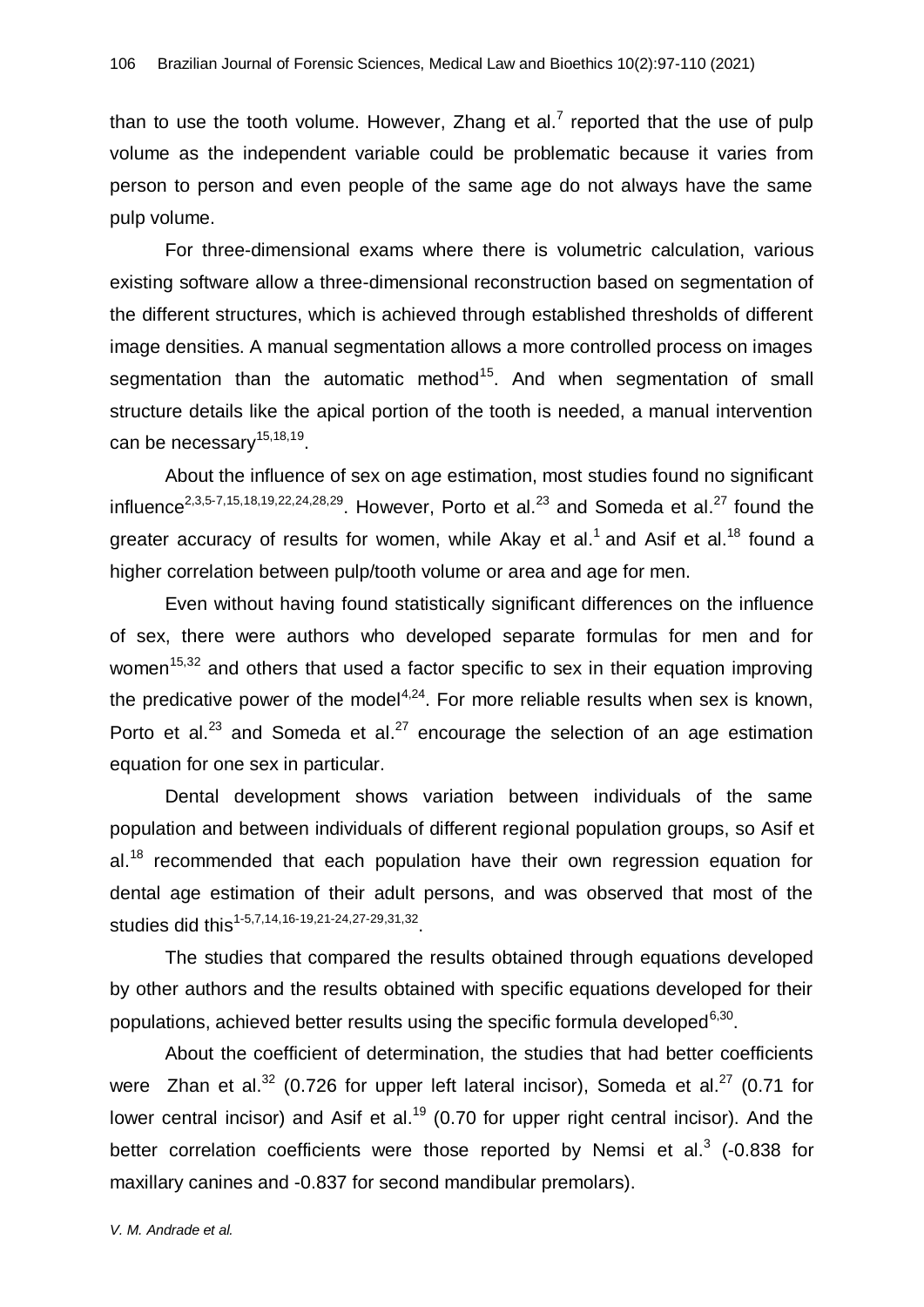The term accuracy of an age estimation method represents the level of proximity between estimated and real or chronological age. The studies that had better accuracy were Aboshi et al.<sup>14</sup> (Mean Error = 6.32 years for second mandibular premolars), Akay et al.<sup>1</sup> (Mean Square Error = 6.72 years for upper lateral incisors) and Zhan et al.<sup>32</sup> (Mean Absolute Error = 6.804 years for left upper lateral incisors). The worst accuracies were those from Akay et al.<sup>1</sup> (Mean Squared Error = 15.93 and 14.09 years for first and second mandibular premolars, respectively) and Star et al.<sup>2</sup> (Mean Squared Error = 13.10 for canines).

Three-dimensional radiological exams in which the deposition of secondary dentine and the pulp/tooth relation can be evaluated have an auxiliary role in age estimation, achieving in some studies great accuracies. So, the use of methods considering the pulp/tooth relation can be applied in conjunction with other validated technique of age estimation using tooth or other body parts in order to reduce the fluctuation age range.

#### **5. Conclusion**

According to the literature, it can be concluded that assessment of the pulp/tooth relation, is a significant and often used method for age estimation in adults. Although this method can be applied to all kinds of tooth, through several types of imaging exams, maxillary canine and maxillary central incisor were the most widely used, as well as cone-beam computed tomography, which was the most observed exam. In addition, it was a consensus among the evaluated studies that specific formulas must be developed for the specific population of the sample. This integrative review is limited in regards to the quantity and quality of studies selected. However, a review of the subject is important for updating researchers on the existing, most used and most accurate methods. Likewise, this review is also addressed to the forensic team, guiding them as to which method may be used and what its expected accuracy, in accordance with the tooth and the resources available for each case.

#### **Conflict of interest**

No potential conflict of interest was reported by the authors.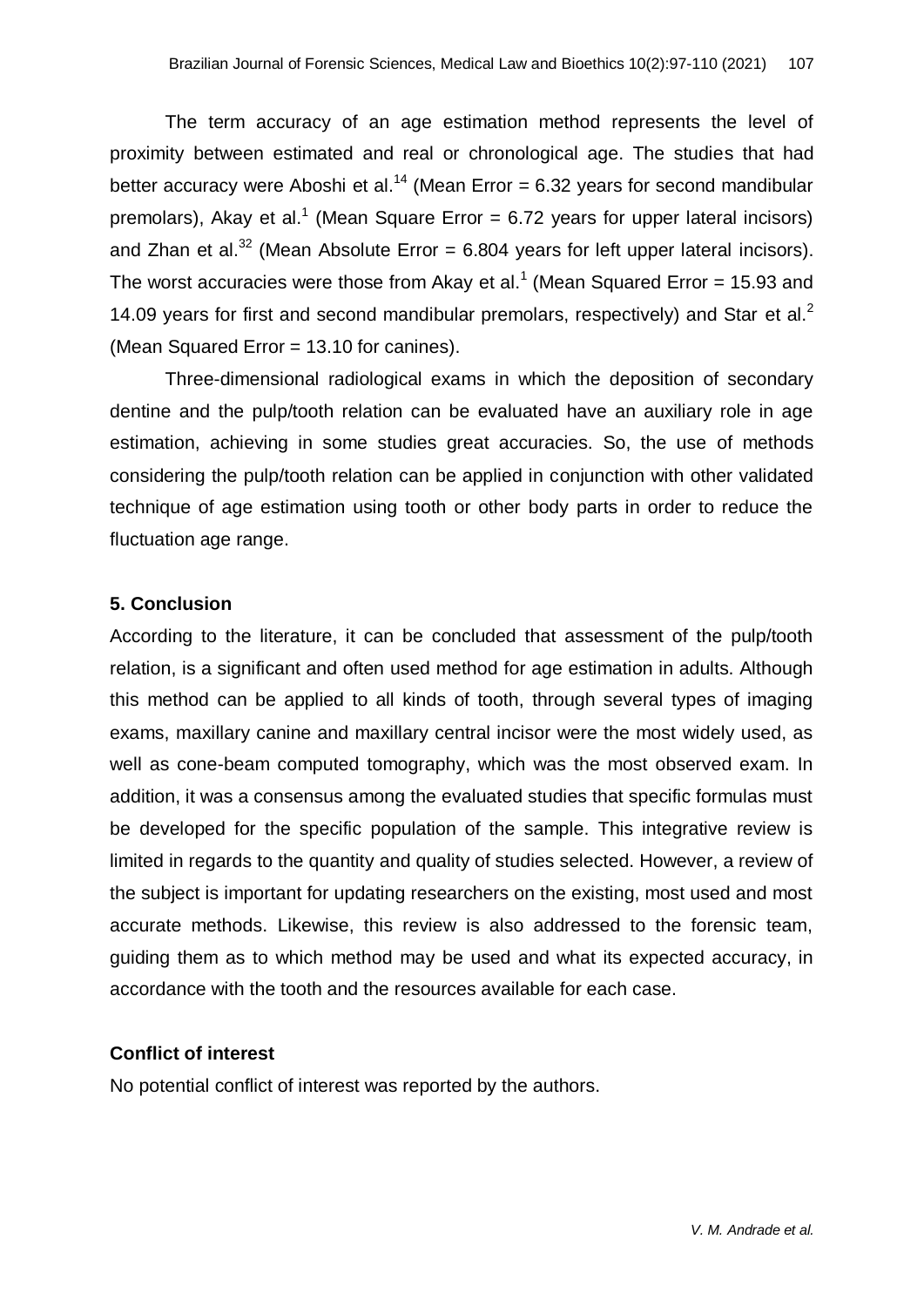#### **References**

- 1. Akay G, Gungor K, Gurcan S. The applicability of Kvaal methods and pulp/tooth volume ratio for age estimation of the Turkish adult population on cone-beam computed tomography images. Aust J Forensic Sci. 2019;51(3):251-65. <https://doi.org/10.1080/00450618.2017.1356872>
- 2. Star H, Thevissen P, Jacobs R, Fieuws S, Solheim T, Willems G. Human dental age estimation by calculation of pulp-tooth volume ratios yielded on clinically acquired conebeam computed tomography images of single-rooted teeth. J Forensic Sci. 2011;56(1):S77-S82. <https://doi.org/10.1111/j.1556-4029.2010.01633.x>
- 3. Nemsi H, Haj Salem N, Bouanene I, Ben Jomaa S, Belhadj M, Mosrati MA, et al. Age assessment in canine and premolar by cervical axial sections of cone-beam computed tomography. Leg Med (Tokyo). 2017;28:31-6. <https://doi.org/10.1016/j.legalmed.2017.07.004>
- 4. Kazmi S, Manica S, Revie G, Shepherd S, Hector M. Age estimation using canine pulp volumes in adults: A CBCT image analysis. International Journal of Legal Medicine. 2019;133:1967-76. <https://doi.org/10.1007/s00414-019-02147-5>
- 5. Gulsahi A, Kulah CK, Bakirarar B, Gulen O, Kamburoglu K. Age estimation based on pulp/tooth volume ratio measured on cone-beam CT images. Dentomaxillofac Radiol. 2018;47(1):20170239. <https://doi.org/10.1259/dmfr.20170239>
- 6. Jagannathan N, Neelakantan P, Thiruvengadam C, Ramani P, Premkumar P, Natesan A, et al. Age estimation in an Indian population using pulp/tooth volume ratio of mandibular canines obtained from cone-beam computed tomography. J Forensic Odontostomatol. 2011;29:1-6.
- 7. Zhang ZY, Yan CX, Min QM, Li SQ, Yang JS, Guo YC, et al. Age estimation using pulp/enamel volume ratio of impacted mandibular third molars measured on CBCT images in a northern Chinese population. Int J Legal Med. 2019;133(6):1925-33. <https://doi.org/10.1007/s00414-019-02112-2>
- 8. Maret D, Peters OA, Dedouit F, Telmon N, Sixou M. Cone-Beam Computed Tomography: a useful tool for dental age estimation? Med Hypotheses. 2011;76(5):700- 2. <https://doi.org/10.1016/j.mehy.2011.01.039>
- 9. Marroquin Penaloza TY, Karkhanis S, Kvaal SI, Vasudavan S, Castelblanco E, Kruger E, et al. Reliability and repeatability of pulp volume reconstruction through three different volume calculations. J Forensic Odontostomatol. 2016;2:35-46.
- 10. Begun D, Caspari R, Bokhari R, Galdes K, Goldstein S. Advanced imaging to assess age-induced mineralization changes in teeth. Annual Meeting of the American Society for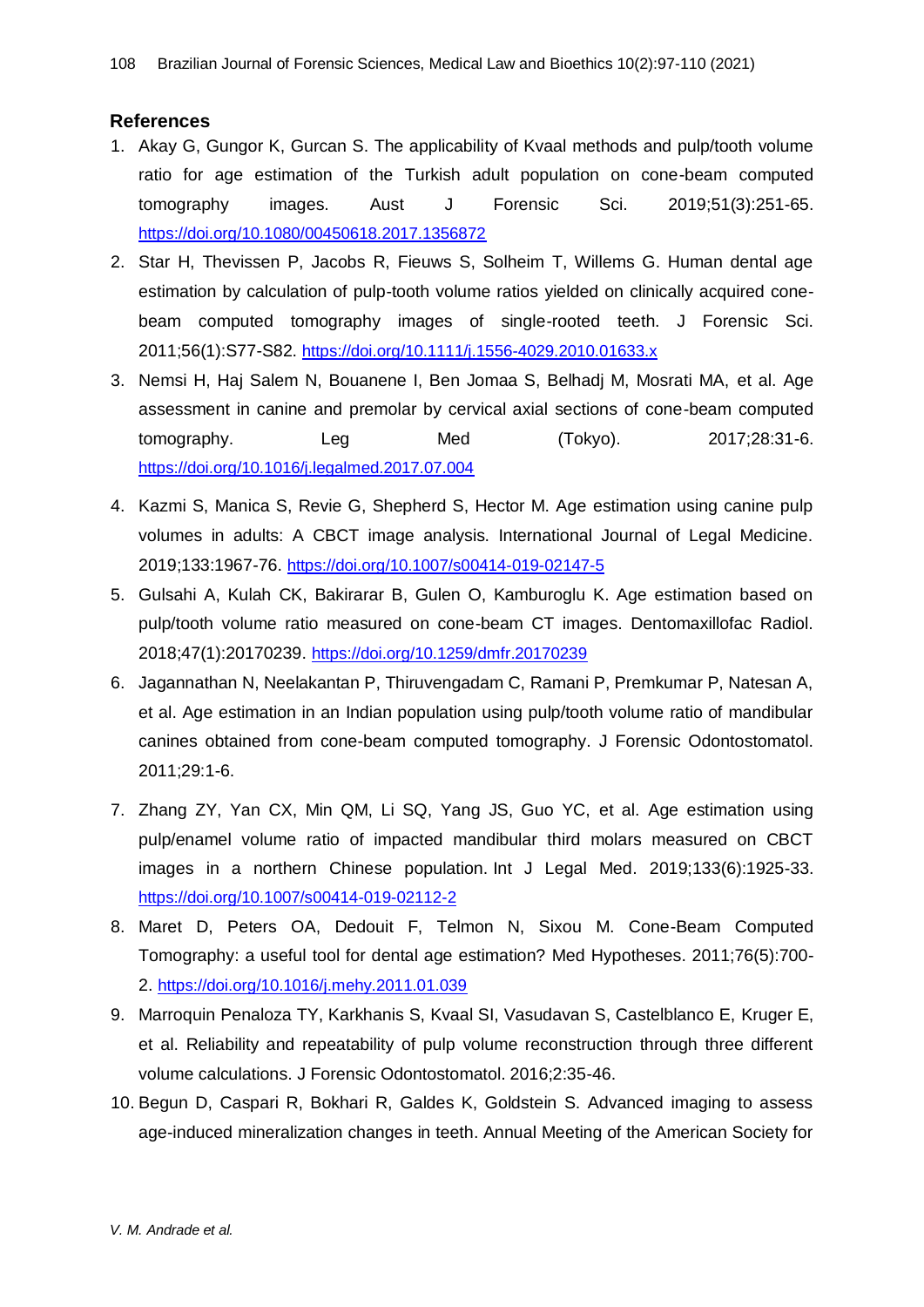Bone and Mineral Research. J Bone Mineral Res. 2011;26 (1):16-20. <https://doi.org/10.1002/jbmr.564>

- 11. Goncharuk-Khomyn M. Pathological attritrion: Impacts on the age estimation. Rechtsmedizin. 2015;25: 359-60. <https://doi.org/10.1007/s00194-015-0046-1>
- 12. Marroquin TY, Karkhanis S, Kvaal SI, Vasudavan S, Kruger E, Tennant M. Age estimation in adults by dental imaging assessment systematic review. Forensic Sci Int. 2017;275:203-11. <https://doi.org/10.1016/j.forsciint.2017.03.007>
- 13. Champatyray S, Mohanty I, Panda S, Mohanty N. Pulp tooth ratio as an aid in age estimation: Odisha specific regression formula. IJFMT. 2019;13(4):1908-11. <https://doi.org/10.5958/0973-9130.2019.00597.8>
- 14. Aboshi H, Takahashi T, Komuro T. Age estimation using microfocus X-ray computed tomography of lower premolars. Forensic Sci Int. 2010:200:35-40. <https://doi.org/10.1016/j.forsciint.2010.03.024>
- 15. Adısen MZ, Keles A, Yörübulut S, Nalcaci R. Age estimation by measuring maxillary canine pulp/tooth volume ratio on cone beam CT images with two different voxel sizes. Aust J Forensic Sci.
- 16. Alsoleihat F, Al-Shayyab MH, Kalbouneh H, Al-Zer H, Ryalat D, Alhadidi A, et al. Age prediction in the adult based on the pulp-to-tooth ratio in lower third molars: a cone-beam ct study. Int J Morphol. 2017;35:488-93. [https://doi.org/10.4067/S0717-](https://doi.org/10.4067/S0717-95022017000200017) [95022017000200017](https://doi.org/10.4067/S0717-95022017000200017)
- 17. Asami R, Aboshi H, Iwawaki A, Ohtaka Y, Odaka K, Abe S, et al. Age estimation based on the volume change in the maxillary premolar crown using micro CT. Leg Med (Tokyo). 2019;37:18-24. <https://doi.org/10.1016/j.legalmed.2018.12.001>
- 18. Asif MK, Nambiar P, Mani SA, Ibrahim NB, Khan IM, Sukumaran P. Dental age estimation employing CBCT scans enhanced with Mimics software: Comparison of two different approaches using pulp/tooth volumetric analysis. J Forensic Leg. Med. 2018;54:53-61. <https://doi.org/10.1016/j.jflm.2017.12.010>
- 19. Asif MK, Nambiar P, Mani SA, Ibrahim NB, Khan IM, Lokman NB. Dental age estimation in Malaysian adults based on volumetric analysis of pulp/tooth ratio using CBCT data. Leg Med (Tokyo). 2019;36:50-8. <https://doi.org/10.1016/j.legalmed.2018.10.005>
- 20. Fukui T, Kita K, Kamemoto H, Nishiyama W, Yoshida H, Iida Y, et al. Evaluation of agerelated changes with cross-sectional CT imaging of teeth. In: Armato III SG, Petrick NA. Proceedings of SPIE Medical Imaging: Computer-Aided Diagnosis, 101343C. Orlando, Florida; 2017. <https://doi.org/10.1117/12.2254012>
- 21. Marroquin TY, Karkhanis S, Kvaal SI, Kruger E, Tennant M. Overcoming population differences for dental age estimation in adults through pulp/tooth volume calculations: a